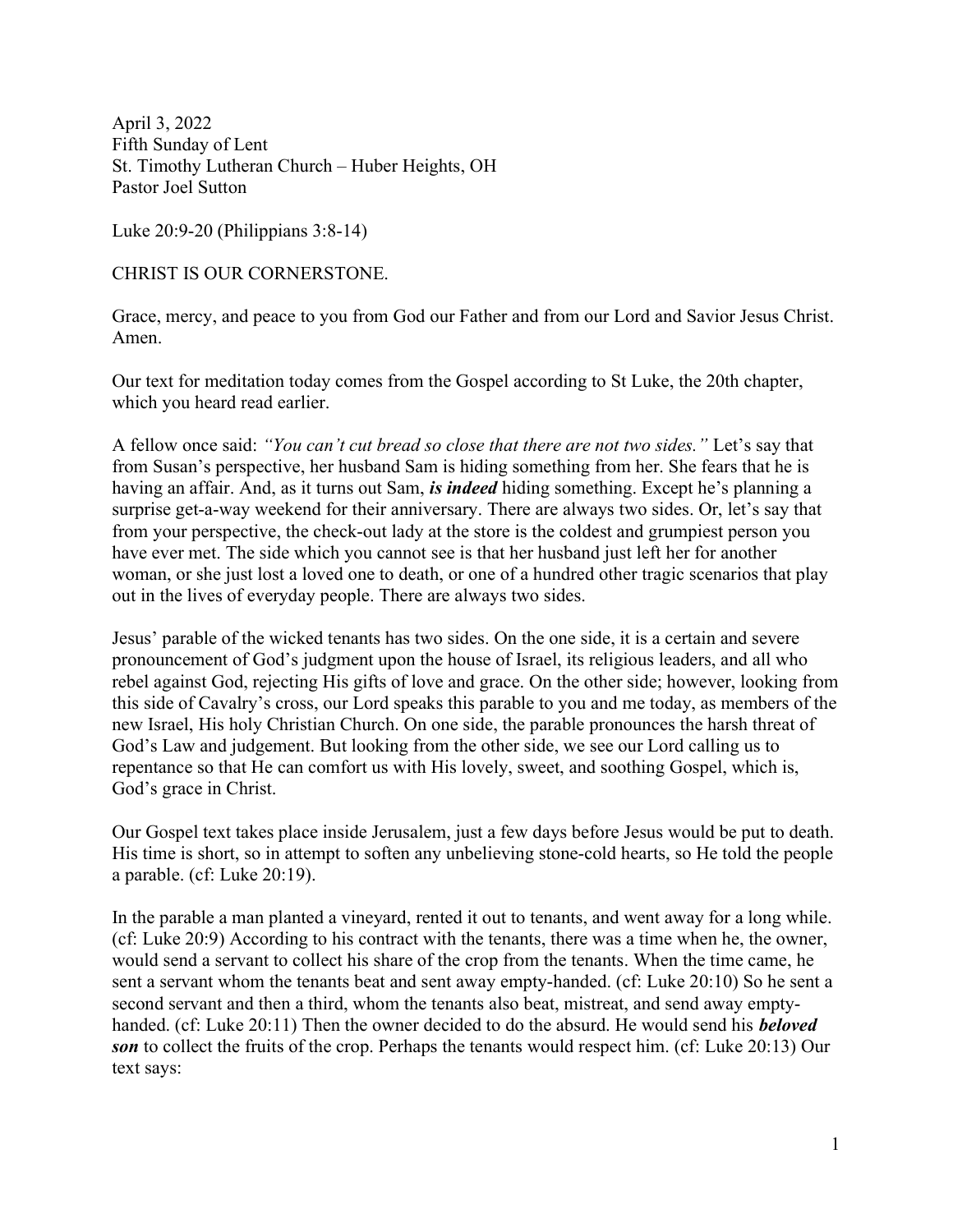$44B$ ut when the tenants saw him, they said to themselves, 'This is the heir. Let us kill him, so that the inheritance may be ours.<sup> $\cdot$  15</sup> And they threw him out of the vineyard and killed him." (Luke  $20:14-15$ )

In the parable, God the Father is the man who planted the vineyard. The tenant farmers are God's chosen people Israel. God has created a covenant with Israel, allowing them to live under His gracious love and mercy, asking only that they bring forth fruits of faith. (cf: Isaiah 5:1-7) But they continually turn their backs on Him, reaping the crop of His grace without returning fruits of faith. They want nothing to do with His gracious covenant. So He would patiently send servants, prophet after prophet, to remind them of God's gracious love for them and forgiveness for all who repent, return to Him, and bear fruits of faith and righteousness. But they wouldn't listen. They'd simply kill the prophets.

In the ultimate act of love, the Owner sent His **beloved Son**, an unmistakable reference to God the Father's words spoken from heaven at Jesus' Baptism and Transfiguration when He proclaimed:

```
"You are my beloved Son..." (Luke 3:22; cf: Mark 9:2)
```
And indeed, God's **beloved Son**, our Lord Jesus Christ, in a few days after telling this parable, would be rejected, thrown outside of the vineyard of Jerusalem, and killed on the cross. (cf: John 19:17-18; Hebrews 13:12-13)

You and I often act like the wicked tenants toward our gracious and loving Creator. Everything you have and everything that you are is a gracious gift from God. He has made you His steward of His gifts requiring nothing from you except fruits of faith. Yet, you reject the fact that He is the Owner. You seek to lay claim to what really is not yours: your life; your time, talents, and treasures that He entrusted to you – along with the people and world which you take advantage of, abuse, or treat selfishly – rather than bring forth fruits of faith.

Like the wicked tenants, you and I reject God's gracious call through His Word. Those times when you ignore His Word, don't study and learn it, don't inwardly digest it and take it to heart. It is when you and I make worship as something optional, reject and spurn the covenant God made with you in Baptism and in His Holy Supper.

On one side of the parable we see God's judgment upon all who rebel against Him and reject His gift of love and grace. The owner destroys the tenants and gives the vineyard to others. (cf: Luke 20:15-16) In one sense, Jesus is talking about the land that Israel occupied, which in less than 40 years would be taken away and given to others. But more importantly, Jesus is talking about the mystery of His kingdom, the stewardship of His grace that was entrusted to Israel but would soon be given to another steward, the members of the new Israel, His holy Christian Church.

Jew and Gentile alike, all who are baptized and believe in Christ Jesus are the "others" which Jesus says will be given the vineyard. You are one of the new tenants, not by your doing, but by God's baptismal grace in Christ. You are an heir, not because of your status, but by the death of the Son. And that's the other side of the parable. The death of the Son becomes the life of the world. The death of Son grants the inheritance. The death of the Son secures your forgiveness, your life, your salvation, and your justification.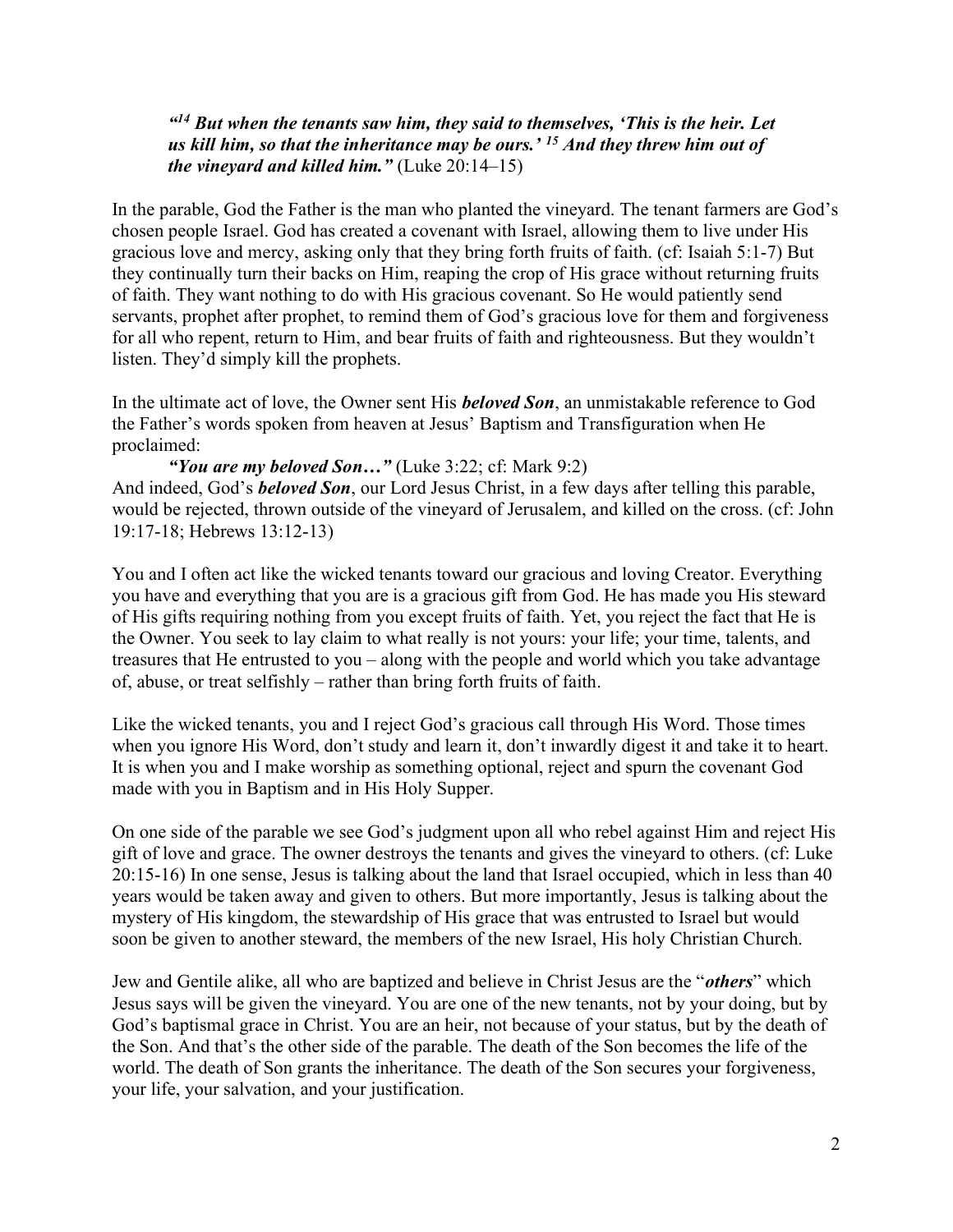#### Jesus quotes Psalm 118, saying:

"The stone that the builders rejected has become the cornerstone." (Luke  $20:17$ ) When He is thrown outside of the vineyard and killed on the cross, Jesus pays the full wages of mankind's sin and your sin – for you. The religious leaders reject Him but in His resurrection, He is exalted by God who builds the Christian Church on His beloved Son, the Cornerstone, who is the Church's one foundation.

And as we consider that there are always two sides, listen closely to Jesus words in verse 18 concerning Himself as the cornerstone. He says:

### $418$  Everyone who falls on that stone will be broken to pieces, and when it falls on anyone, it will crush him." (Luke 20:18)

Two things can happen. You either fall on the stone and are broken  $-$  or  $-$  it falls on you and you are crushed. We talk about it often. God's Word never returns void. Something *always* happens when the Word of God is proclaimed. A person's heart is either softened in faith or it is further hardened in unbelief. It happened when God's Old Testament prophets proclaimed His Word. It happened during the Apostolic ministry after Jesus' ascension into heaven. And it still happens today.

Two things can happen. Everyone will be either broken or crushed. All who trust and believe in Christ, when they hear God's Law and judgment, they stumble and fall over the Cornerstone, who is Christ, and are left with a broken and contrite heart which is ready to be recreated by the sweet and comforting Gospel of forgiveness and new life in Christ. Unfortunately for those who do not believe, the Word of God's Law brings the crushing blow of judgment. The Cornerstone falls on their hardened hearts, crushes them and grinds them into dust. They are blown away like chaff into the unquenchable fire. (cf: Luke 3:17)

There is no neutrality with Jesus. You are either with Him or against Him. (cf: Luke 9:50) As Simeon prophetically proclaimed in the temple when he beheld the Lord's Christ, He took the forty-day-old Jesus up in his arms and said:

# "Behold, this child is appointed for the fall and rising of many in Israel…"

#### (Luke 2:34; cf: Luke 2:26-28)

It's either faith or unbelief when it comes to Jesus. You either fall on Christ by faith with your sin, your brokenness, your despair, take up your cross and follow Him – or – you end up crushed by the sheer weight of judgment coming down against your own self-righteousness.

Christ Jesus is the Cornerstone of your faith. He gives you new life and fruitful labor in His vineyard. In our epistle text the apostle Paul describes what life in the vineyard looks like for the Christian. Before his call to faith and conversion, Paul had every reason to trust that he was saved by his own self-righteousness. He called himself *blameless under the Law*. (cf: Philippians 3:4-6) But once he was called to faith by the Gospel, whatever he previously had, he now counted as loss for the sake of Christ. (cf: Philippians 3:8) For the sake of Jesus, he gave up all things and counted them as  $\mathit{rubbish}$  – literally meaning "*manure*."